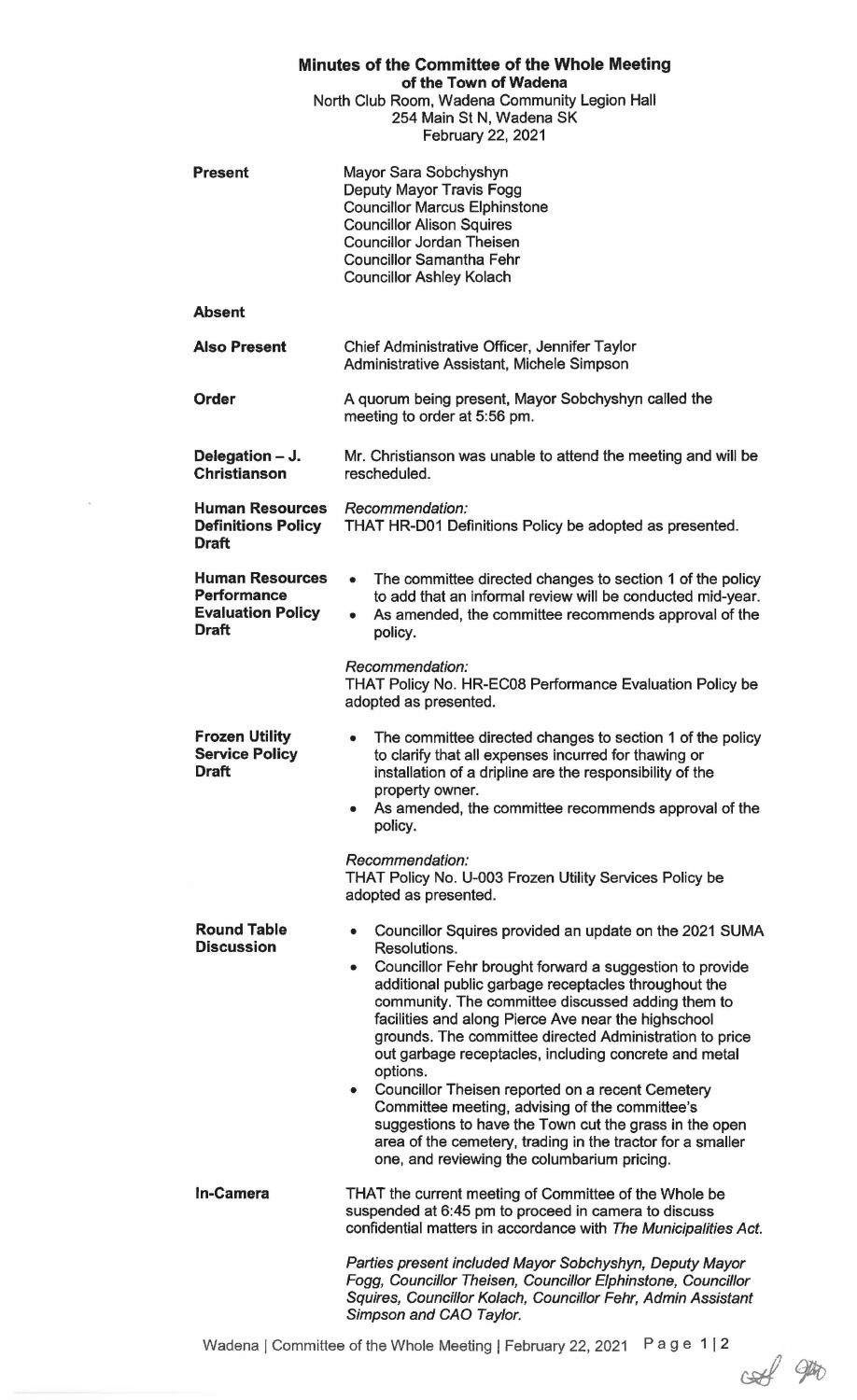|                                            | Admin Assistant Simpson left the meeting at 6:57 pm.                                                                                |
|--------------------------------------------|-------------------------------------------------------------------------------------------------------------------------------------|
| <b>Resume Session</b>                      | THAT the in-camera session concludes at 8:55 pm and the<br>meeting of Committee of the Whole resume.                                |
| <b>Rec Centre</b><br><b>Kitchen Tender</b> | Recommendation:<br>THAT the agreement for Recreation Centre Kitchen<br>Operations be approved as presented and advertised for bids. |
| Adjourn                                    | THAT the meeting be adjourned at 8:56 pm.                                                                                           |

Sarphension generies paulon